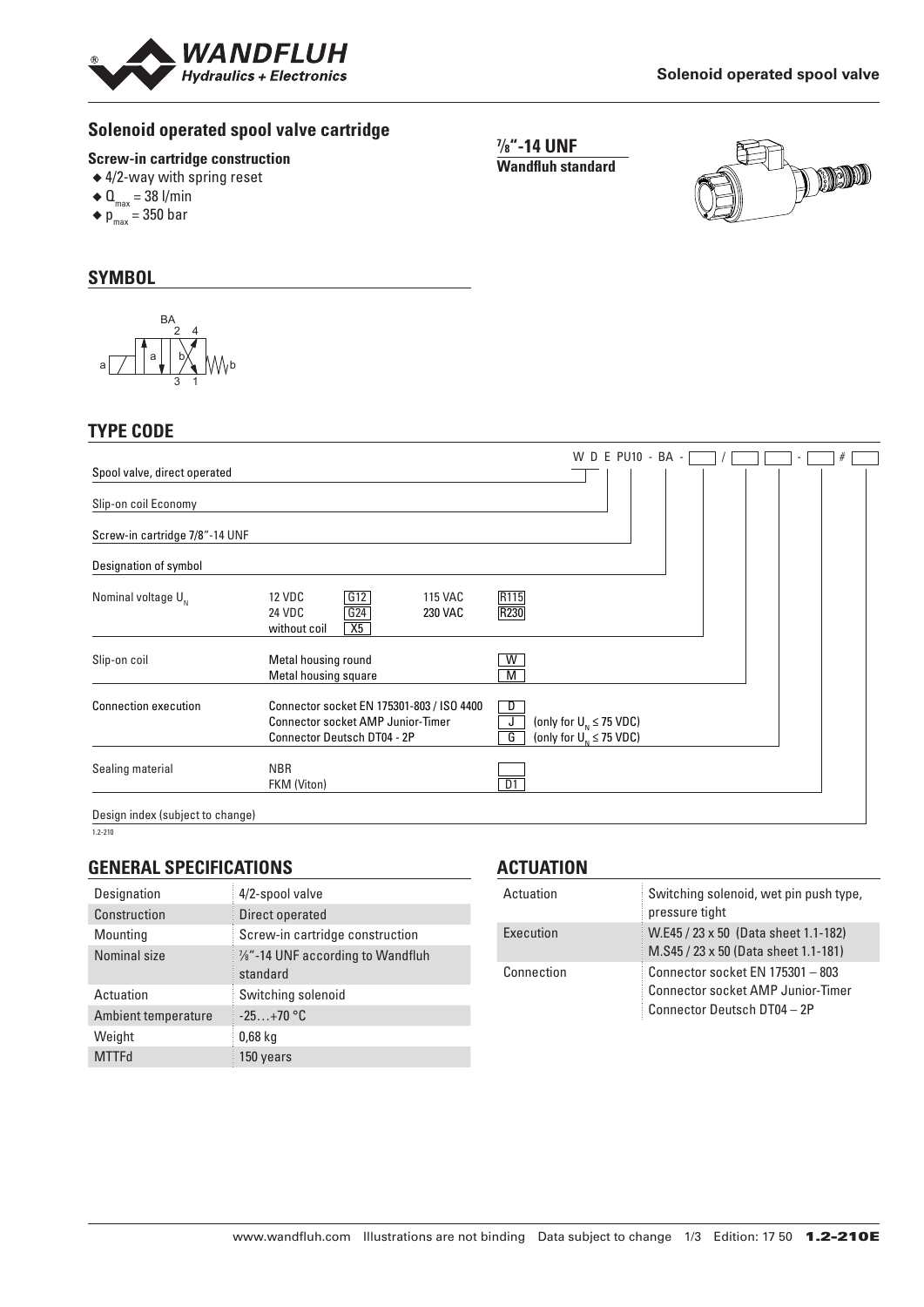

### **ELECTRICAL SPECIFICATIONS**

| Protection class            | Connection execution D: IP65<br>Connection execution J: IP66<br>Connection execution G: IP67 and IP69K |
|-----------------------------|--------------------------------------------------------------------------------------------------------|
| Relative duty factor        | 100 % DF                                                                                               |
| Switching frequency         | 15'000 / h                                                                                             |
| Service life time           | 10 <sup>7</sup> (number of switching cycles,<br>theoretically)                                         |
| Voltage tolerance           | $\pm$ 10 % with regard to nominal voltage                                                              |
| Standard nominal<br>voltage | 12 VDC, 24VDC, 115 VAC, 230 VAC<br>$AC = 50$ to 60 Hz, rectifier integrated in<br>the connector socket |

**Note!** Other electrical specifications see data sheet 1.1-182 (slip-on coil W) and 1.1-181 (slip-on coil M)

## **HYDRAULIC SPECIFICATIONS**

| Working pressure            | $p_{max} = 350$ bar                                                        |
|-----------------------------|----------------------------------------------------------------------------|
| Maximum volume flow         | $\Omega_{\text{max}} = 38$ l/min                                           |
| Fluid                       | Mineral oil, other fluid on request                                        |
| Viscosity range             | 12 mm <sup>2</sup> /s320 mm <sup>2</sup> /s                                |
| Temperature range<br>fluid  | $-25+70$ °C (NBR)<br>$-20+70$ °C (FKM)                                     |
| Contamination<br>efficiency | Class 20 / 18 / 14                                                         |
| <b>Filtration</b>           | Required filtration grade $\beta$ 1016 $\geq$ 75,<br>see data sheet 1.0-50 |

### **PERFORMANCE SPECIFICATIONS**

Oil viscosity  $v = 30$  mm<sup>2</sup>/s

| $p = f(Q)$ |                  | <b>Performance limit</b><br>Measured with nominal voltage -10 % |    |    |    |    |    |              |
|------------|------------------|-----------------------------------------------------------------|----|----|----|----|----|--------------|
| 350        | p [bar]<br>K4170 |                                                                 |    |    |    |    |    |              |
| 300        |                  |                                                                 |    |    |    |    |    |              |
| 250<br>200 |                  |                                                                 |    |    |    |    |    |              |
| 150        |                  |                                                                 |    |    |    |    |    |              |
| 100        |                  |                                                                 |    |    |    |    |    |              |
| 50         |                  |                                                                 |    |    |    |    |    |              |
| 0          | 5<br>0           | 10                                                              | 15 | 20 | 25 | 30 | 35 | 40 Q [l/min] |



### **ACCESSORIES**

| Electric plug B (black)       | Article no. 219.2002 |
|-------------------------------|----------------------|
| <b>Technical explanations</b> | Data sheet 1.0-100   |
| Filtration                    | Data sheet 1.0-50    |
| Relative duty factor          | Data sheet 1.1-430   |

### **INSTALLATION NOTES**

| Mounting type     | Screw-in cartridge %"-14 UNF                                             |
|-------------------|--------------------------------------------------------------------------|
| Mounting position | Any, preferably horizontal                                               |
| Tightening torque | $M_{\rm n}$ = 60 Nm Screw-in cartridge<br>$M_{\rm p}$ = 5 Nm knurled nut |

#### **SURFACE TREATMENT**

◆ All parts are zinc-nickel coated

### **MANUAL OVERRIDE**

None

#### **SEALING MATERIAL**

NBR or FKM (Viton) as standard, choice in the type code